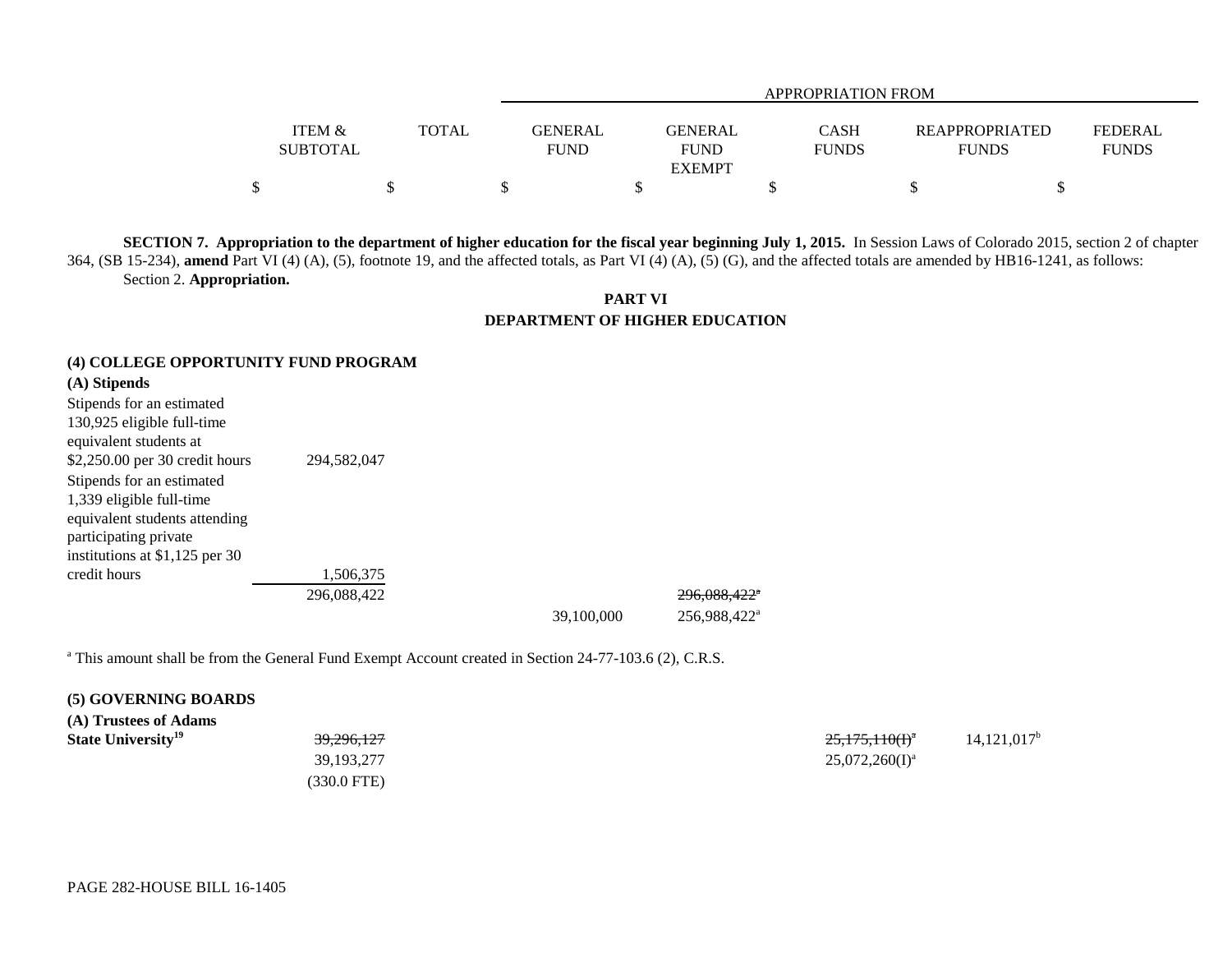|                 |              |                | APPROPRIATION FROM |              |                |              |  |  |
|-----------------|--------------|----------------|--------------------|--------------|----------------|--------------|--|--|
|                 |              |                |                    |              |                |              |  |  |
| ITEM &          | <b>TOTAL</b> | <b>GENERAL</b> | <b>GENERAL</b>     | CASH         | REAPPROPRIATED | FEDERAL      |  |  |
| <b>SUBTOTAL</b> |              | <b>FUND</b>    | <b>FUND</b>        | <b>FUNDS</b> | <b>FUNDS</b>   | <b>FUNDS</b> |  |  |
|                 |              |                | <b>EXEMPT</b>      |              |                |              |  |  |
|                 |              |                |                    |              |                |              |  |  |

<sup>a</sup> Of this amount, \$22,397,850 \$19,101,000 shall be from the students' share of tuition, \$2,757,000 \$5,951,000 shall be from academic fees and academic facility MANDATORY fees, and \$20,260 represents an estimate of limited gaming tax revenues that will be distributed pursuant to Section 12-47.1-701.5 (3) (c) (I), C.R.S. The cash funds appropriations from tuition and academic and academic facility fees are shown for informational purposes only because within the parameters of Section 23-5-130.5, C.R.S., higher education governing boards may set the tuition rates for the institutions they govern.

<sup>b</sup> Of this amount, \$3,014,742 shall be from General Fund appropriated to the College Opportunity Fund Program in the Department of Higher Education for student stipend payments and \$11,106,275 shall be from General Fund appropriated to the College Opportunity Fund Program in the Department of Higher Education for fee-for-service contracts pursuant to Section 23-18-303, C.R.S.

| <del>83,808,850</del> | $24,465,356^b$                                               |
|-----------------------|--------------------------------------------------------------|
| 91,362,330            |                                                              |
| $(695.3$ FTE)         |                                                              |
|                       | <del>59,343,494(I)</del> <sup>a</sup><br>$66,896,974(1)^{a}$ |

<sup>a</sup> Of this amount, \$58,573,068 \$60,663,996 shall be from the students' share of tuition, \$473,709 \$5,936,261 shall be from academic fees and academic facility MANDATORY fees, and \$296,717 represents an estimate of limited gaming tax revenues that will be distributed pursuant to Section 12-47.1-701.5 (3) (c) (I), C.R.S. The cash funds appropriations from tuition and academic and academic facility fees are shown for informational purposes only because within the parameters of Section 23-5-130.5, C.R.S., higher education governing boards may set the tuition rates for the institutions they govern.

<sup>b</sup> Of this amount, \$14,609,398 shall be from General Fund appropriated to the College Opportunity Fund Program in the Department of Higher Education for student stipend payments and \$9,855,958 shall be from General Fund appropriated to the College Opportunity Fund Program in the Department of Higher Education for fee-for-service contracts pursuant to Section 23-18-303, C.R.S.

| (C) Trustees of                    |                        |                      |                           |
|------------------------------------|------------------------|----------------------|---------------------------|
| <b>Metropolitan State</b>          |                        |                      |                           |
| University of Denver <sup>19</sup> | <del>165,285,709</del> | $115,132,310(f)^4$   | $50,153,399$ <sup>b</sup> |
|                                    | 165,478,396            | $115,324,997(1)^{a}$ |                           |
|                                    | $(1,362.6$ FTE)        |                      |                           |

<sup>a</sup> Of this amount, \$105,664,087 \$99,427,740 shall be from the students' share of tuition and \$9,468,223 \$15,897,257 shall be from academic fees and academic facility MANDATORY fees. The cash funds appropriations from tuition and academic and academic facility fees are shown for informational purposes only because within the parameters of Section 23-5-130.5, C.R.S., higher education governing boards may set the tuition rates for the institutions they govern.

**(B) Trustees of Colorado**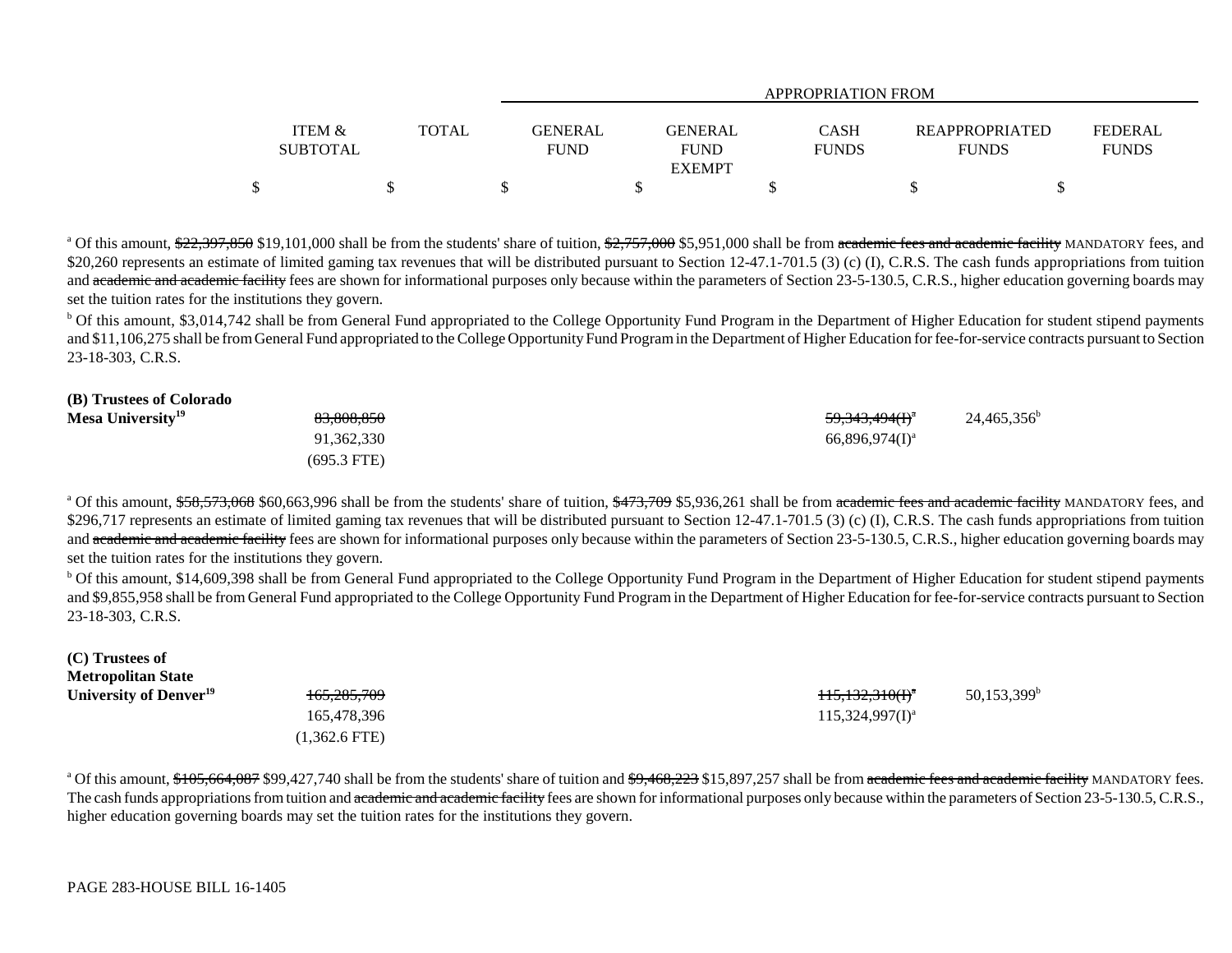|                   |              |             | APPROPRIATION FROM |              |  |                       |                |  |
|-------------------|--------------|-------------|--------------------|--------------|--|-----------------------|----------------|--|
|                   |              |             |                    |              |  |                       |                |  |
| <b>ITEM &amp;</b> | <b>TOTAL</b> | GENERAL     | <b>GENERAL</b>     | <b>CASH</b>  |  | <b>REAPPROPRIATED</b> | <b>FEDERAL</b> |  |
| <b>SUBTOTAL</b>   |              | <b>FUND</b> | <b>FUND</b>        | <b>FUNDS</b> |  | <b>FUNDS</b>          | <b>FUNDS</b>   |  |
|                   |              |             | <b>EXEMPT</b>      |              |  |                       |                |  |
|                   |              |             |                    |              |  |                       |                |  |

<sup>b</sup> Of this amount, \$31,613,068 shall be from General Fund appropriated to the College Opportunity Fund Program in the Department of Higher Education for student stipend payments and \$18,540,331 shall be from General Fund appropriated to the College Opportunity Fund Program in the Department of Higher Education for fee-for-service contracts pursuant to Section 23-18-303, C.R.S.

| (D) Trustees of Western |                       |                     |                |
|-------------------------|-----------------------|---------------------|----------------|
| <b>State Colorado</b>   |                       |                     |                |
| University $19$         | <del>31,774,283</del> | $20,130,291(f)^{a}$ | $11,643,992^b$ |
|                         | 33,134,523            | $21,490,531(I)^{a}$ |                |
|                         | $(241.4$ FTE)         |                     |                |

<sup>a</sup> Of this amount, \$16,885,635 \$16,847,571 shall be from the student's share of tuition and \$3,244,656 \$4,642,960 shall be from academic fees and academic facility MANDATORY fees. The cash funds appropriations from tuition and academic and academic facility fees are shown for informational purposes only because within the parameters of Section 23-5-130.5, C.R.S., higher education governing boards may set the tuition rates for the institutions they govern.

 $b$  Of this amount, \$2,772,617 shall be from General Fund appropriated to the College Opportunity Fund Program in the Department of Higher Education for student stipend payments and \$8,871,375 shall be from General Fund appropriated to the College Opportunity Fund Program in the Department of Higher Education for fee-for-service contracts pursuant to Section 23-18-303, C.R.S.

#### **(E) Board of Governors of**

| the Colorado State              |                        |                                        |                          |
|---------------------------------|------------------------|----------------------------------------|--------------------------|
| University System <sup>19</sup> | <del>530,091,180</del> | <del>395,430,996(I)</del> <sup>a</sup> | $134,660,184^{\text{b}}$ |
|                                 | 598,154,005            | $463,493,821(1)^{a}$                   |                          |
|                                 | $(4,587.2$ FTE)        |                                        |                          |

<sup>a</sup> Of this amount, \$375,661,457 \$398,591,264 shall be from the students' share of tuition and \$19,769,539 \$64,902,557 shall be from academic fees and academic facility MANDATORY fees. The cash funds appropriations from tuition and academic and academic facility fees are shown for informational purposes only because within the parameters of Section 23-5-130.5, C.R.S., higher education governing boards may set the tuition rates for the institutions they govern.

<sup>b</sup> Of this amount, \$44,015,134 shall be from General Fund appropriated to the College Opportunity Fund Program in the Department of Higher Education for student stipend payments, \$36,830,679 shall be from General Fund appropriated to the College Opportunity Fund Program in the Department of Higher Education for fee-for-service contracts pursuant to Section 23-18-303, C.R.S., and \$53,814,371 shall be from General Fund appropriated to the College Opportunity Fund Program in the Department of Higher Education for fee-for-service contracts for specialty education programs.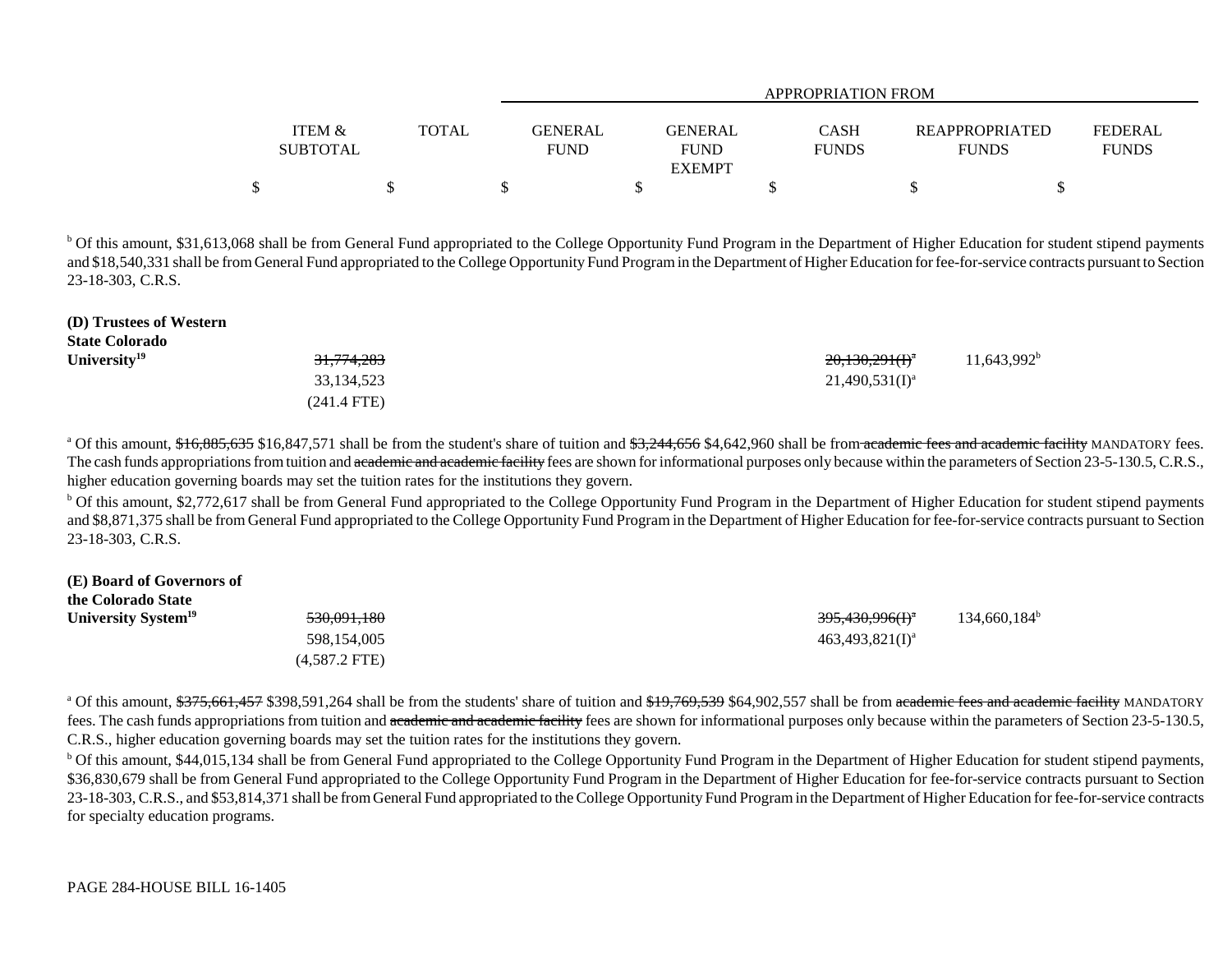|                                                     |                                           |    |              | <b>APPROPRIATION FROM</b> |                               |    |                                                |         |                                        |         |                                       |                                |
|-----------------------------------------------------|-------------------------------------------|----|--------------|---------------------------|-------------------------------|----|------------------------------------------------|---------|----------------------------------------|---------|---------------------------------------|--------------------------------|
|                                                     | <b>ITEM &amp;</b><br><b>SUBTOTAL</b>      |    | <b>TOTAL</b> |                           | <b>GENERAL</b><br><b>FUND</b> |    | <b>GENERAL</b><br><b>FUND</b><br><b>EXEMPT</b> |         | <b>CASH</b><br><b>FUNDS</b>            |         | <b>REAPPROPRIATED</b><br><b>FUNDS</b> | <b>FEDERAL</b><br><b>FUNDS</b> |
|                                                     | \$                                        | \$ |              | \$                        |                               | \$ |                                                | ሖ<br>J. |                                        | ₼<br>Ъ. | D                                     |                                |
| (F) Trustees of Fort Lewis<br>College <sup>19</sup> | 53,409,825<br>56,900,291<br>$(415.0$ FTE) |    |              |                           |                               |    |                                                |         | $41,587,403(f)^a$<br>$45,077,869(I)^a$ |         | $11,822,422^b$                        |                                |

<sup>a</sup> Of this amount, \$40,387,403 \$38,946,415 shall be from the students' share of tuition and \$1,200,000 \$6,131,454 shall be from academic fees and academic facility MANDATORY fees. The cash funds appropriations from tuition and academic and academic facility fees are shown for informational purposes only because within the parameters of Section 23-5-130.5, C.R.S., higher education governing boards may set the tuition rates for the institutions they govern.

<sup>b</sup> Of this amount, \$4,545,816 shall be from General Fund appropriated to the College Opportunity Fund Program in the Department of Higher Education for student stipend payments and \$7,276,606 shall be from General Fund appropriated to the College Opportunity Fund Program in the Department of Higher Education for fee-for-service contracts pursuant to Section 23-18-303, C.R.S.

| <del>1,148,537,561</del> | 963, 921, 894 <sup>a</sup> | $184.615.667^b$ |
|--------------------------|----------------------------|-----------------|
| 1,154,244,452            | 969.628.785 <sup>a</sup>   |                 |
| $(7,825.2$ FTE)          |                            |                 |
|                          |                            |                 |

<sup>a</sup> Of this amount, \$895,559,699(H) \$882,917,778(I) shall be from the students' share of tuition, \$55,861,518(H) \$74,210,330(I) shall be from academic fees and academic facility MANDATORY fees, and \$12,500,677 shall be from the Tobacco Litigation Settlement Moneys Health Education Fund pursuant to Section 24-75-1104.5 (1.5) (a) (I), C.R.S. The cash funds appropriations from tuition and academic and academic facility fees are shown for informational purposes only because within the parameters of Section 23-5-130.5, C.R.S., higher education governing boards may set the tuition rates for the institutions they govern.

<sup>b</sup> Of this amount, \$61,134,606 shall be from General Fund appropriated to the College Opportunity Fund Program in the Department of Higher Education for student stipend payments, \$60,884,140 shall be from General Fund appropriated to the College Opportunity Fund Program in the Department of Higher Education for fee-for-service contracts pursuant to Section 23-18-303, C.R.S., and \$62,596,921 shall be from General Fund appropriated to the College Opportunity Fund Program in the Department of Higher Education for fee-for-service contracts for specialty education programs.

**(H) Trustees of the Colorado School of** 

**(G) Regents of the**

(878.5 FTE)

**Mines<sup>19</sup> 122,489,777(I)**<sup>a</sup> 20,547,328b 157,478,958 136,931,630(I)<sup>a</sup>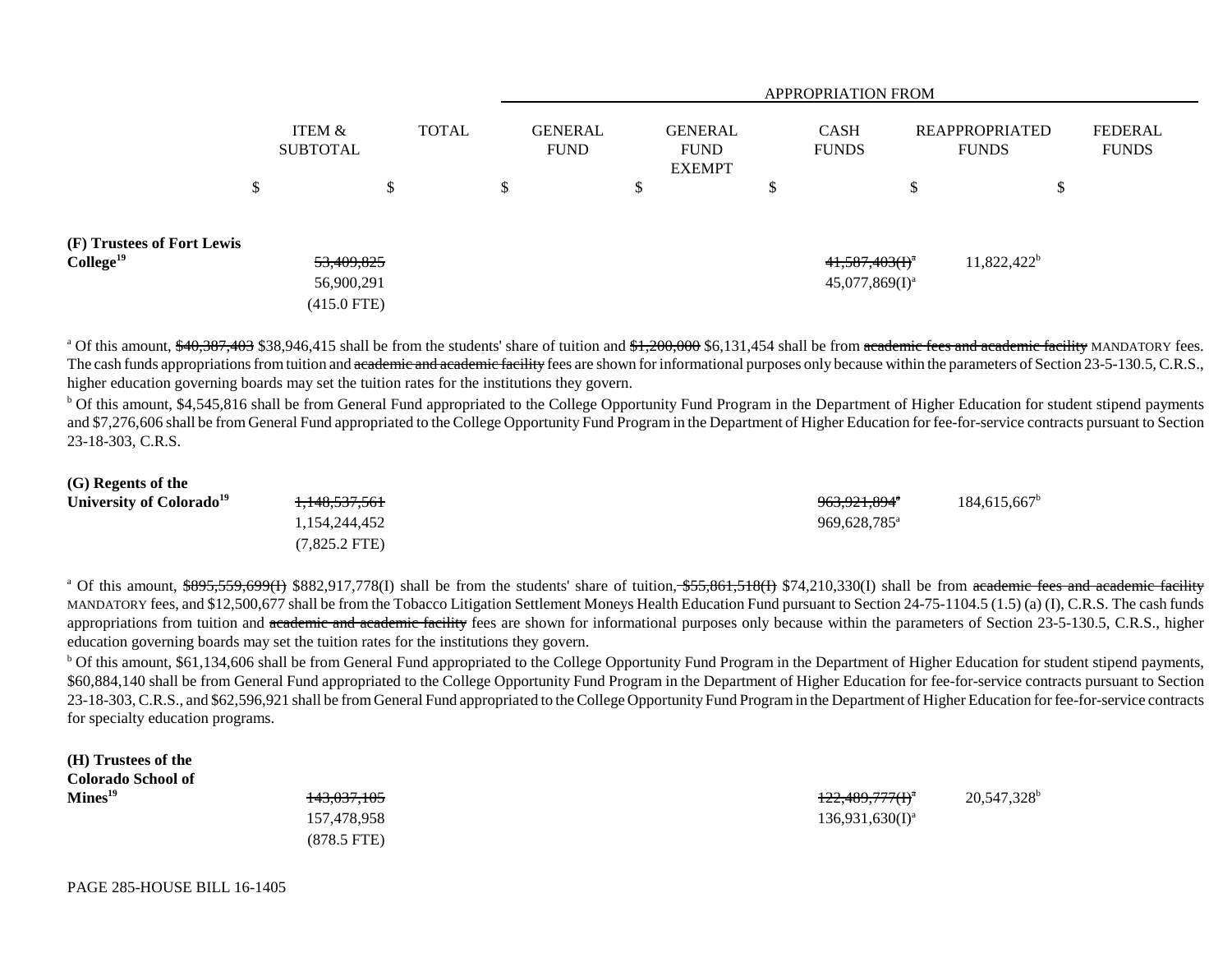|                   |              |             | APPROPRIATION FROM |              |                       |                |  |  |
|-------------------|--------------|-------------|--------------------|--------------|-----------------------|----------------|--|--|
|                   |              |             |                    |              |                       |                |  |  |
| <b>ITEM &amp;</b> | <b>TOTAL</b> |             | GENERAL<br>GENERAL | <b>CASH</b>  | <b>REAPPROPRIATED</b> | <b>FEDERAL</b> |  |  |
| <b>SUBTOTAL</b>   |              | <b>FUND</b> | <b>FUND</b>        | <b>FUNDS</b> | <b>FUNDS</b>          | <b>FUNDS</b>   |  |  |
|                   |              |             | <b>EXEMPT</b>      |              |                       |                |  |  |
| \$                |              |             |                    |              |                       |                |  |  |

<sup>a</sup> Of this amount, \$117,815,815 \$124,096,781shall be from the students' share of tuition and \$4,673,962 \$12,834,849 shall be from academic fees and academic facility MANDATORY fees. The cash funds appropriations from tuition and academic and academic facility fees are shown for informational purposes only because within the parameters of Section 23-5-130.5, C.R.S., higher education governing boards may set the tuition rates for the institutions they govern.

<sup>b</sup> Of this amount, \$6,291,590 shall be from General Fund appropriated to the College Opportunity Fund Program in the Department of Higher Education for student stipend payments and \$14,255,738 shall be from General Fund appropriated to the College Opportunity Fund Program in the Department of Higher Education for fee-for-service contracts pursuant to Section 23-18-303, C.R.S.

| (I) University of Northern |                        |                            |                           |
|----------------------------|------------------------|----------------------------|---------------------------|
| Colorado <sup>19</sup>     | <del>128,793,507</del> | 87,700,778(I) <sup>a</sup> | $41,092,729$ <sup>b</sup> |
|                            | 138, 171, 663          | $97,078,934(I)^a$          |                           |
|                            | (1,141.9 FTE)          |                            |                           |

<sup>a</sup> Of this amount, \$81,918,145 \$81,290,546 shall be from the students' share of tuition and \$5,782,633 \$15,788,388 shall be from academic fees and academic facility MANDATORY fees. The cash funds appropriations from tuition and academic and academic facility fees are shown for informational purposes only because within the parameters of Section 23-5-130.5, C.R.S., higher education governing boards may set the tuition rates for the institutions they govern.

<sup>b</sup> Of this amount, \$17,177,543 shall be from General Fund appropriated to the College Opportunity Fund Program in the Department of Higher Education for student stipend payments and \$23,915,186 shall be from General Fund appropriated to the College Opportunity Fund Program in the Department of Higher Education for fee-for-service contracts pursuant to Section 23-18-303, C.R.S.

**(J) State Board for Community Colleges and Occupational Education State System Community**

(5,935.4 FTE)

**Colleges<sup>19</sup>** 430,355,127 430,355,127 **276,892,546(I)**<sup>a</sup> 153,462,581<sup>b</sup> 439,022,881 285,560,300(I)<sup>a</sup>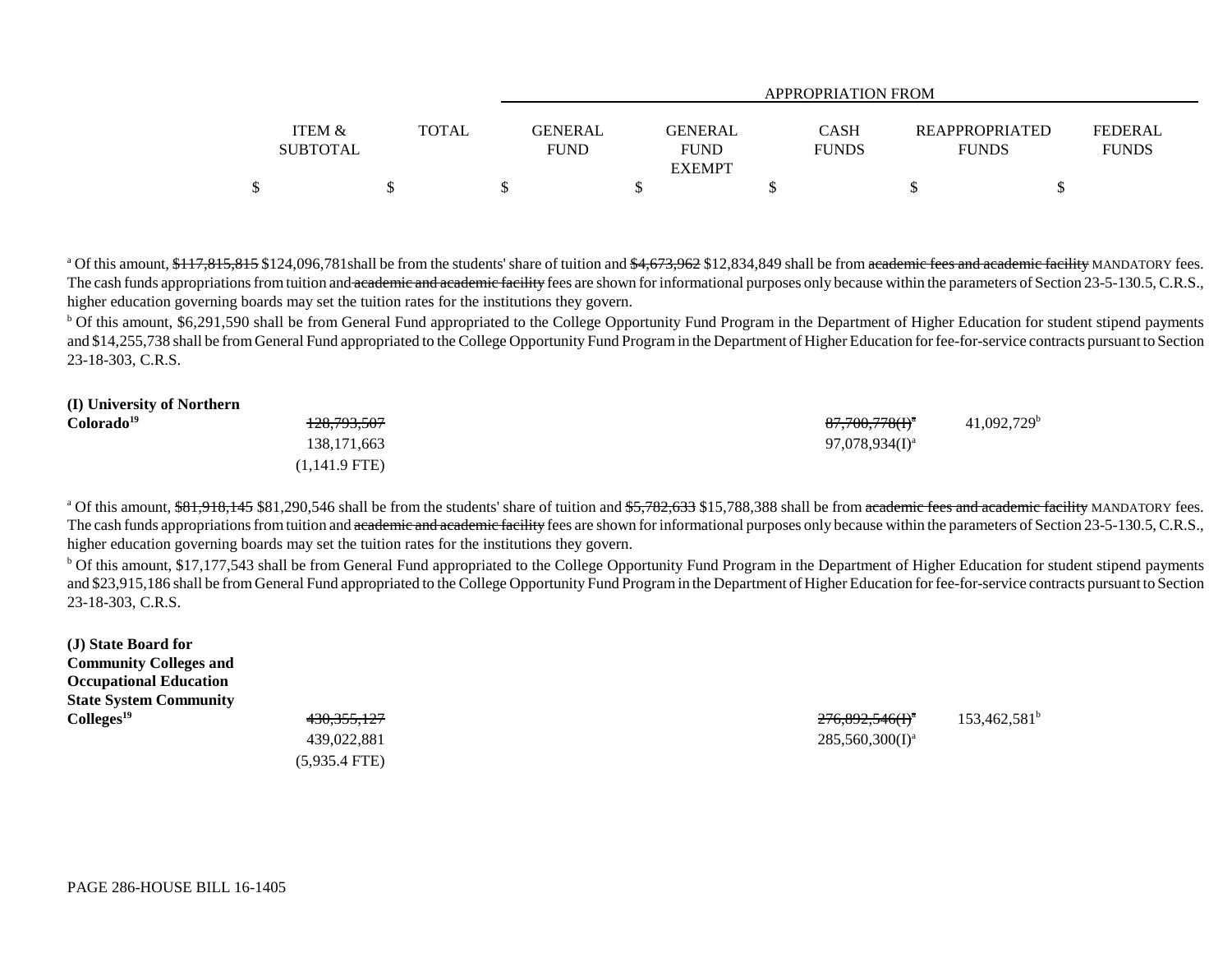|                   |       |             | APPROPRIATION FROM |              |                       |                |  |  |
|-------------------|-------|-------------|--------------------|--------------|-----------------------|----------------|--|--|
|                   |       |             |                    |              |                       |                |  |  |
| <b>ITEM &amp;</b> | TOTAL | GENERAL     | <b>GENERAL</b>     | <b>CASH</b>  | <b>REAPPROPRIATED</b> | <b>FEDERAL</b> |  |  |
| <b>SUBTOTAL</b>   |       | <b>FUND</b> | <b>FUND</b>        | <b>FUNDS</b> | <b>FUNDS</b>          | <b>FUNDS</b>   |  |  |
|                   |       |             | <b>EXEMPT</b>      |              |                       |                |  |  |
|                   |       |             |                    |              |                       |                |  |  |

<sup>a</sup> Of this amount, \$253,157,745 \$250,519,140 shall be from the students' share of tuition, \$18,177,562 \$29,483,921 shall be from academic fees and academic facility MANDATORY fees, and \$5,557,239 represents an estimate of limited gaming tax revenues that will be distributed pursuant to Section 12-47.1-701.5 (3) (c) (I), C.R.S. The cash funds appropriations from tuition and academic and academic facility fees are shown for informational purposes only because within the parameters of Section 23-5-130.5, C.R.S., higher education governing boards may set the tuition rates for the institutions they govern.

<sup>b</sup> Of this amount, \$109,407,533 shall be from General Fund appropriated to the College Opportunity Fund Program in the Department of Higher Education for student stipend payments and \$44,055,048 shall be from General Fund appropriated to the College Opportunity Fund Program in the Department of Higher Education for fee-for-service contracts pursuant to Section 23-18-303, C.R.S.

## 2,754,389,274 2,873,140,776

# **TOTALS PART VI(HIGHER EDUCATION)**  $\frac{$3,731,739,272}{868,871,803}$   $\frac{$788,000,000^*}{100,000^*}$   $\frac{$2,150,856,183^*}{100,000^*}$  \$701,516,735 \$22,494,551<sup>c</sup> \$3,850,490,774 \$107,971,803 \$748,900,000<sup>a</sup> \$2,269,607,685<sup>b</sup>

<sup>a</sup> This amount shall be from the General Fund Exempt Account created in Section 24-77-103.6 (2), C.R.S.

<sup>b</sup> Of this amount,  $\frac{$2,108,693,826}{$2,227,445,328}$  contains an (I) notation.

 $\textdegree$  This amount contains an (I) notation.

**FOOTNOTES** -- The following statements are referenced to the numbered footnotes throughout section 2.

19 Department of Higher Education, Governing Boards, Trustees of Adams State University; Trustees of Colorado Mesa University; Trustees of Metropolitan State University of Denver; Trustees of Western State Colorado University; Board of Governors of the Colorado State University System; Trustees of Fort Lewis College; Regents of the University of Colorado; Trustees of the Colorado School of Mines; University of Northern Colorado; State Board for Community Colleges and Occupational Education State System Community Colleges -- The cash funds appropriations from tuition and academic and academic facility fees are for informational purposes only. Within the parameters of Section 23-5-130.5, C.R.S., higher education governing boards may set the tuition rates for the institutions they govern. Amounts shown are based on the Legislative Council Staff February 2015 AND GOVERNING BOARDS' FEBRUARY 2016 higher education enrollment and tuition <del>forecast.</del> FORECASTS. Consistent with the provisions of S.B. 14-001 that limit undergraduate resident tuition rate increases to no more than 6.0 percent, resident UNDERGRADUATE tuition rates are assumed to increase by no more than 6.0 percent. The assumed rate of increase varies by institution and ranges from 4.5 percent to 6.0 percent for resident students and 0.8 percent to 6.0 percent for nonresident students, based on information